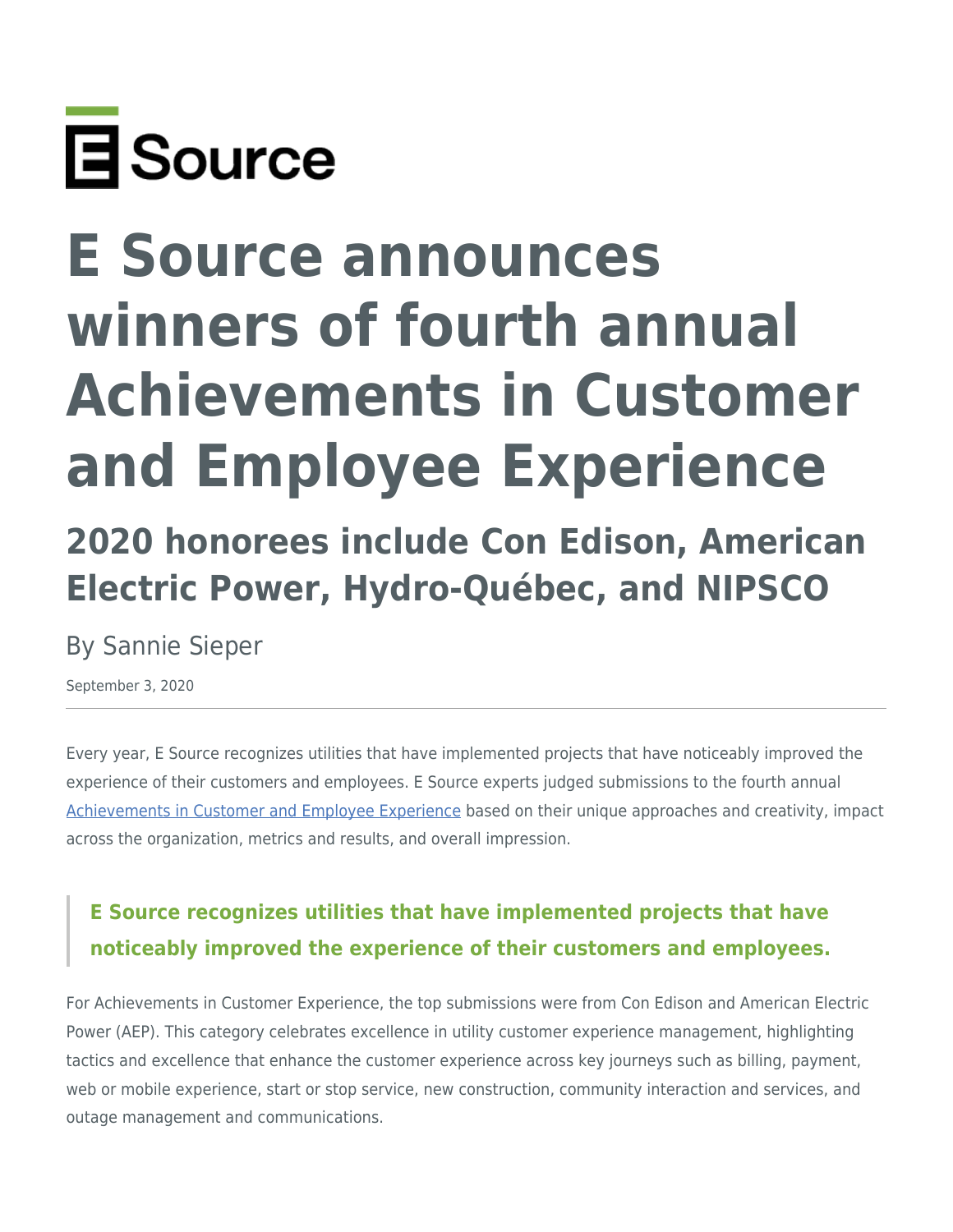For Achievements in Employee Experience, Hydro-Québec and NIPSCO took top honors. This category celebrates innovative methods in employee engagement that result in a favorable customer experience.

E Source utility members can join the web conference [Winners of the 2020 Achievements in Customer and](https://www.esource.com/128202aifg/winners-2020-achievements-customer-and-employee-experience) [Employee Experience](https://www.esource.com/128202aifg/winners-2020-achievements-customer-and-employee-experience) at 2:00 p.m. EDT on September 10, 2020, to hear details and results of each project.

#### **Con Edison's customer outage and analytics dashboard**

To better understand the outage experience and identify at-risk customers, Con Edison used text analytics to analyze and monitor customer responses to its automated outage text messages. This allowed the utility to gather real-time voice-of-the-customer feedback, understand customer sentiment during the outage, and respond proactively to emergencies.

## **To better understand the outage experience and identify at-risk customers, Con Edison used text analytics to analyze and monitor customer responses to its automated outage text messages.**

"Through the advanced text analytics, the outage team can now spot, highlight, and react to customers, whether it's to check on customers with medical needs or remedy a negative experience," says Di Soares, project specialist at Con Edison. "This project has ultimately enabled us to [handle] customer issues during an event—a real game-changer for the customer experience."

#### **AEP's two-way text payment arrangements**

COVID-19 has caused financial difficulties for many customers. AEP wanted to provide information about payment assistance and payment arrangements in a fast, friendly, and convenient manner. Using two-way text messaging, the utility can contact customers when they miss a payment and offer them the ability to learn more about payment plans. Customers who respond can receive details about payment plans they qualify for and enroll directly in the plan, all via text message. The project started as a pilot and has been successful enough to move to full-scale implementation.

#### **Hydro-Québec's contact center customer experience evolution program**

Hydro-Québec sought to empower and engage its contact center employees by inviting them to design the utility's new contact structure and agent coaching and training program. Jonathan Beaulieu, manager of operational evolution, says, "We wanted to simplify, humanize, and redesign our approach, so we relied on the expertise of our agents to evolve our practices."

#### **Hydro-Québec sought to empower and engage its contact center employees**